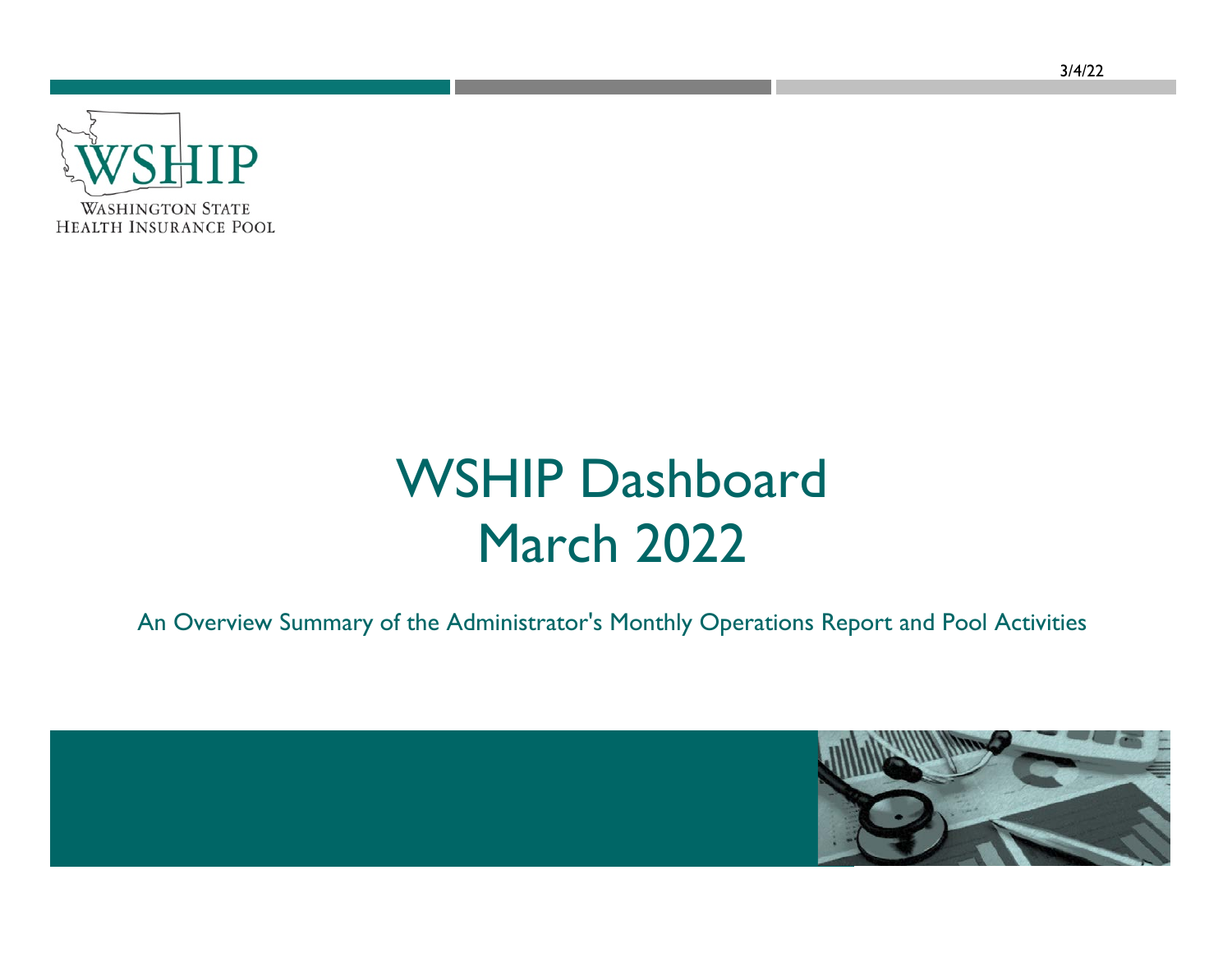**WASHINGTON STATE** 

## Enrollment Summary



| <b>Individuals</b>      | Mar-21   | Apr-21               | $May-21$  | $ un-2 $  | $ ul-2 $                                | Aug-21    | Sep-21    | $Oct-21$  | $Nov-21$  | Dec-21          | $Jan-22$  | $Feb-22$  | $Mar-22$  |
|-------------------------|----------|----------------------|-----------|-----------|-----------------------------------------|-----------|-----------|-----------|-----------|-----------------|-----------|-----------|-----------|
| <b>Total Enrollment</b> | 1285     | 1268                 | 1247      | 1239      | 1224                                    | 1173      | 1143      | 1062      | 1057      | 1051            | 1033      | 10001     | 976       |
| 3rd Party Sponsorship   |          | $828(64%)$ 813 (64%) | 792(64%)  |           | 787 (64%) 776 (63%) 734 (63%) 711 (62%) |           |           | 638(60%)  | 633(60%)  | 629(60%)        | 622(60%)  | 600 (60%) | 581 (60%) |
| Non-Medicare            | 146(77%) | 146(77%)             | 145 (77%) | 145 (77%) | 144 (77%)                               | 144 (77%) | 137(77%)  | 138(77%)  | 138(77%)  | 138(77%)        | 136(78%)  | 136 (78%) | 136 (78%) |
| <b>EHIP</b>             | 27       | 27                   | 126       | 26        | 125                                     | 25        | 23        | 123       | 23        | 23              | 122       | 122       | 22        |
| Other (Mostly AKF)      | 9        | 9                    | 9         | 9         | 9                                       | 19        | 14        |           | 5         | 15 <sup>1</sup> | 4         | 4         | 4         |
|                         |          |                      |           |           |                                         |           |           |           |           |                 |           |           |           |
| Medicare (Mostly AKF)   | 682(62%) | 667 (62%)            | 647(61%)  | 642(61%)  | 632 (61%)                               | 590 (60%) | 574 (60%) | 500 (57%) | 495 (56%) | 491 (56%)       | 486 (57%) | 464 (56%) | 445 (56%) |



#### **Medicare Member Profile**

Average Age: 61 Gender: Female 41% Male 59% Top Diagnosis: Kidney & Urinary Disease

#### **Non-Medicare Member Profile**

Average Age: 46 Gender: Female 30% Male 70% Top Diagnosis: HIV / AIDS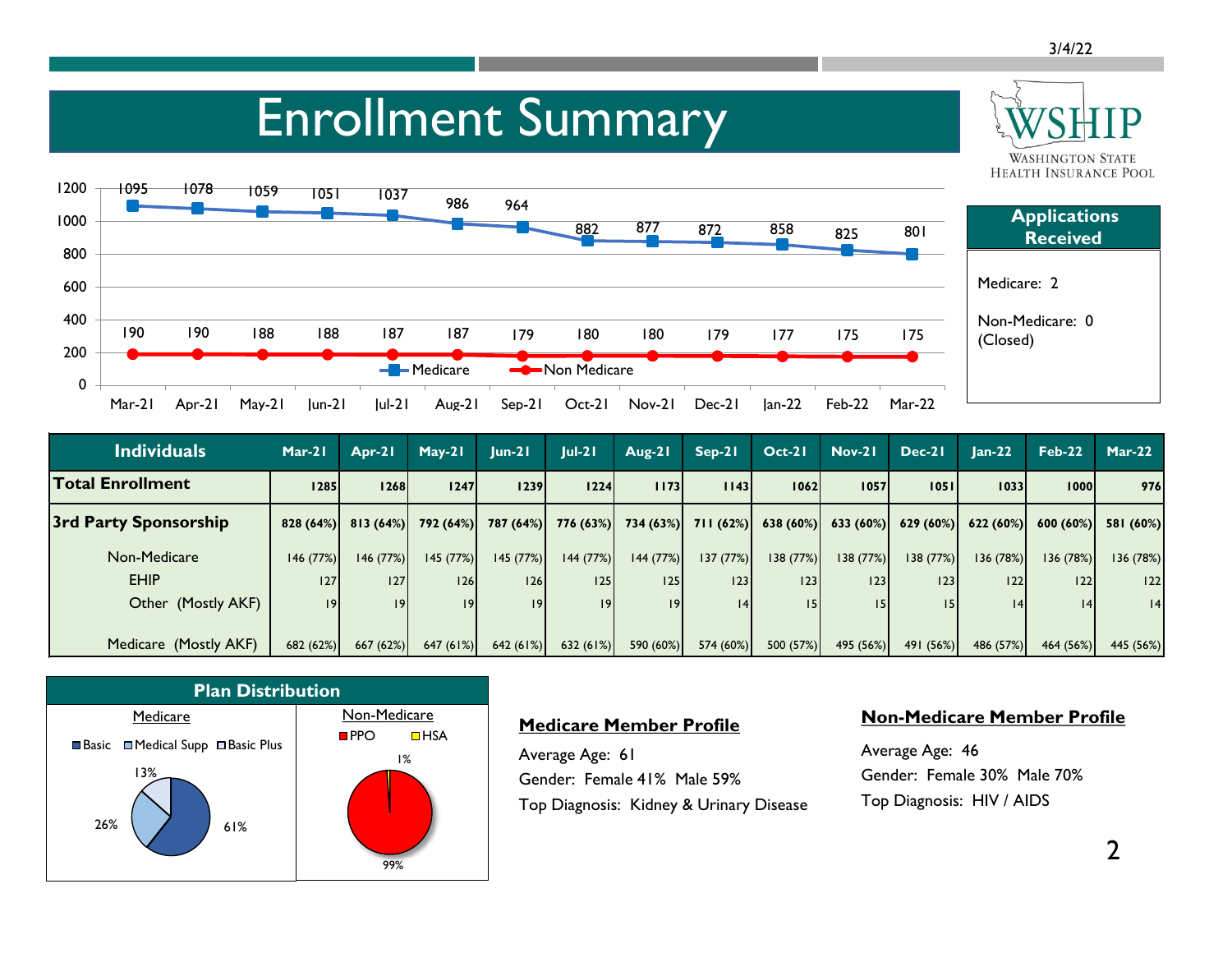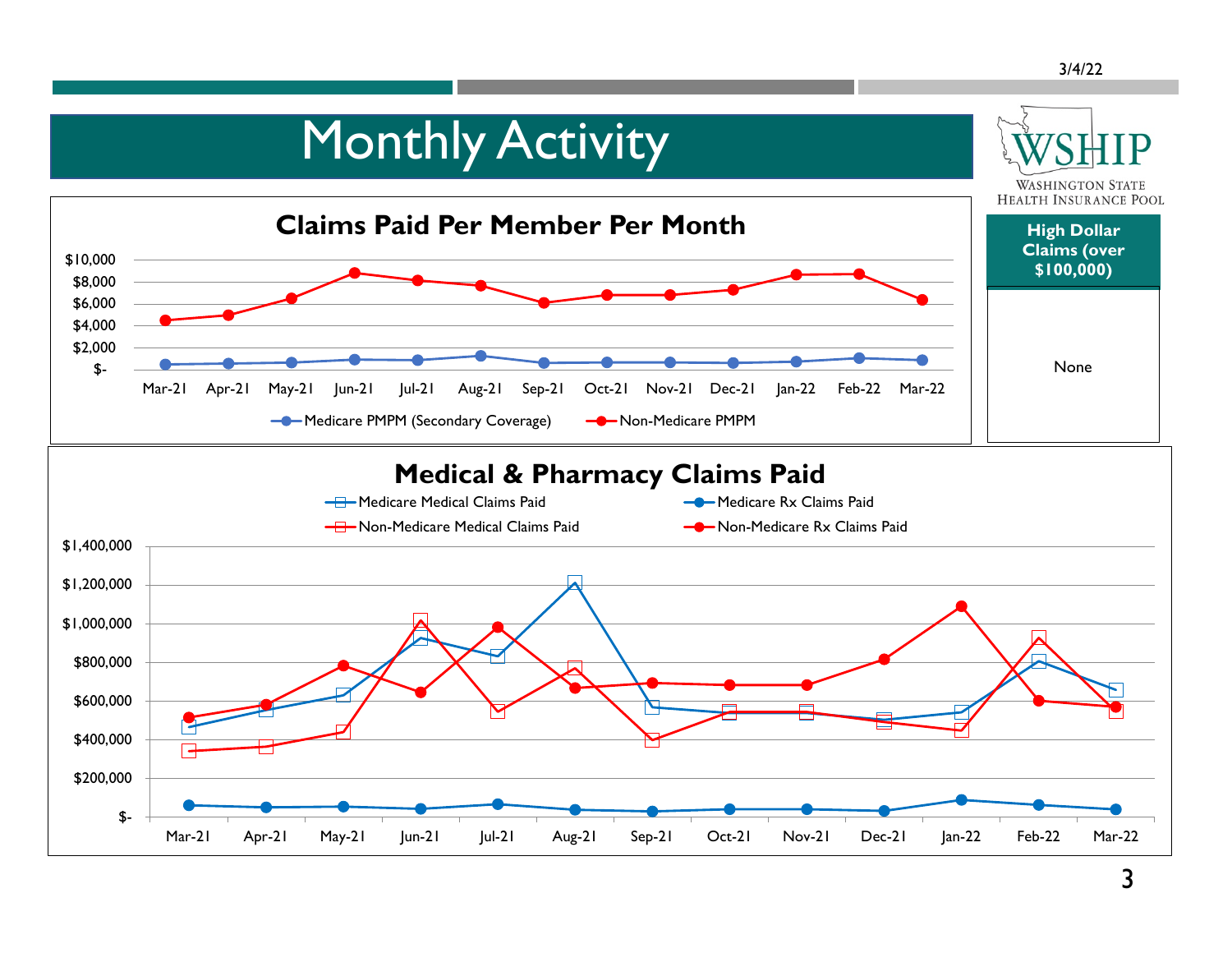# Monthly Activity



| <b>Service Levels</b>             |               |               |                          |                 |               |               |                                            |               |               |               |               |                          |               |
|-----------------------------------|---------------|---------------|--------------------------|-----------------|---------------|---------------|--------------------------------------------|---------------|---------------|---------------|---------------|--------------------------|---------------|
| <b>Metric</b>                     |               |               | Mar-21   Apr-21   May-21 | $Jun-21$        | $ ul-2 $      |               | Aug-21   Sep-21   Oct-21   Nov-21   Dec-21 |               |               |               |               | Jan-22   Feb-22   Mar-22 |               |
| <b>Customer Service:</b>          |               |               |                          |                 |               |               |                                            |               |               |               |               |                          |               |
| Average Calls per Day             | 23            | 24            | 23                       | 36 <sub>l</sub> | 32            | 25            | 25                                         | 36            | 29            | 42            | 44            | 33                       | 34            |
| Speed of Answer (Standard 60 Sec) | 157           | 94            | 56                       | 67              | 57            | 53            | 48                                         | 46            | 43            | 55            | 87            | 270                      | 268           |
| Top Call Reason                   | <b>Status</b> | <b>Status</b> | <b>Status</b>            | <b>Status</b>   | <b>Status</b> | <b>Status</b> | <b>Status</b>                              | <b>Status</b> | <b>Status</b> | <b>Status</b> | <b>Status</b> | <b>Status</b>            | <b>Status</b> |
| <b>Claims:</b>                    |               |               |                          |                 |               |               |                                            |               |               |               |               |                          |               |
| <b>Claims Processing Accuracy</b> | 98.8%         | 100.0%        | 98.8%                    | 99.0%           | 99.6%         | 99.6%         | 99.3%                                      | 99.6%         | 98.1%         | 99.5%         | 100.0%        | 100.0%                   | 100.0%        |
| (Standard 97%)                    |               |               |                          |                 |               |               |                                            |               |               |               |               |                          |               |
| 30-Day Clean Claims Processing    | 100.0%        | 100.0%        | 100.0%                   | 100.0%          | 100.0%        | 100.0%        | 100.0%                                     | 100.0%        | 100.0%        | 100.0%        | 100.0%        | 100.0%                   | 100.0%        |
| (Standard 100%)                   |               |               |                          |                 |               |               |                                            |               |               |               |               |                          |               |